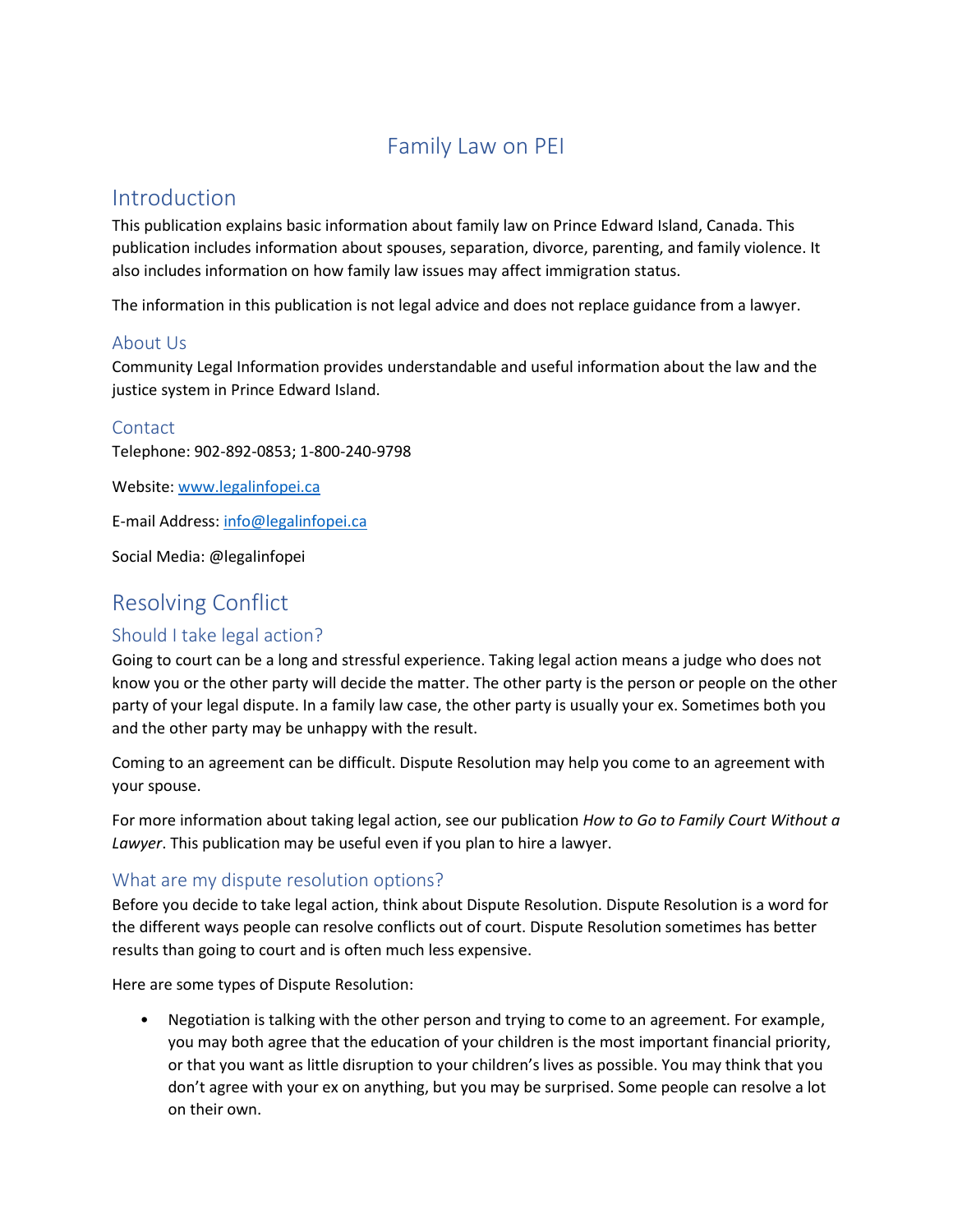- Mediation is when you, your ex and a mediator sit down together to resolve disagreements. The mediator may meet with each of you separately first to learn more about the conflict. The mediator will then meet with you and your ex together and give each of you the opportunity to speak and to listen. The mediator is neutral and will help you to speak to one another in a positive way. One of the goals of mediation is to create a better way for you and your ex to communicate in the future.
- Collaborative Practice involves you, your spouse, your collaborative lawyers, and sometimes other support professionals, like finance or mental health professionals. The group must agree to resolve the issues without going to court. The process is based on mutual respect and the best interests of the family.

\* Negotiation and Mediation may not be appropriate if there is a power imbalance or violence in the relationship.

**Free Child-Focused Family Mediation**: This service is offered for free by the Family Law Centre, with the Department of Justice and Public Safety. Child-Focused Family Mediation helps parents make a parenting agreement. Call 902-368-6928.

## Spouses

### What is a spouse?

Spouses may be:

- Two people who are legally married OR
- Two people who have lived together in a sexual relationship for 3 years or more (often called 'common law partners') OR
- Two people who are living together in a sexual relationship and are the natural or adoptive parents of one or more children

Spouses may be people of any gender.

To be legally married, you must have a recognized marriage ceremony. A recognized marriage ceremony must be performed by one of these people:

- A member of the clergy, or
- A judge, or
- Someone with a license to perform marriages in Prince Edward Island (usually called a 'marriage commissioner').

Some national government programs, like Immigration, Refugees and Citizenship Canada (IRCC) or Canada Revenue Agency (CRA), have different definitions of "common-law" relationships. For example, CRA considers you to be common law spouses after one year.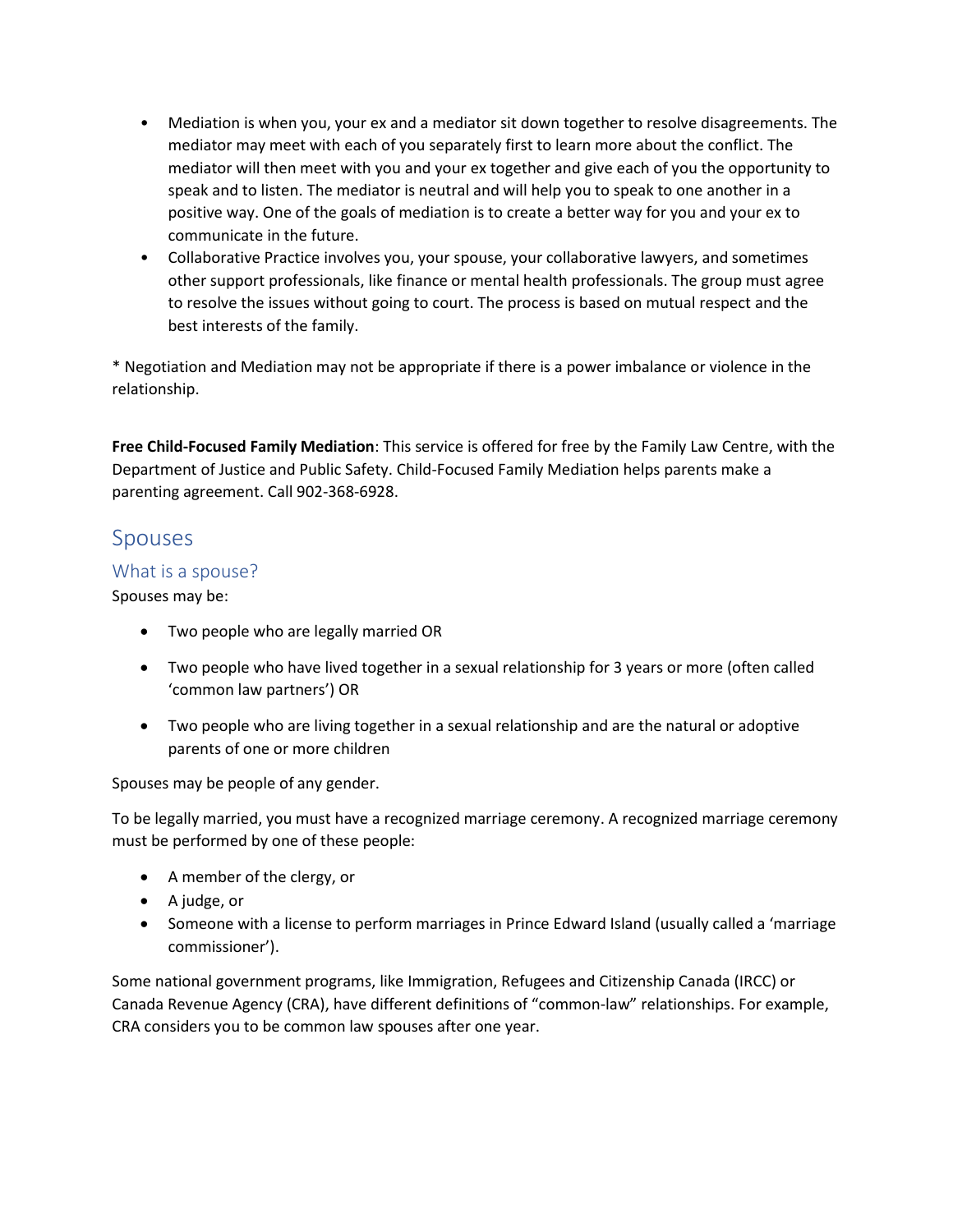## Do married and unmarried spouses have the same rights?

Unmarried spouses and married spouses have similar parenting rights and responsibilities. Unmarried spouses and married spouses have different rights about division of property.

### How do married and unmarried relationships end?

**Separation** is when spouses live apart with the intention of ending their relationship. **Divorce** is the legal end of a marriage.

Separation automatically ends unmarried relationships. Spouses who lived together but never married don't get a divorce.

Married spouses may separate. But, until they get a divorce, they are still legally married.

## Separation

Canada's *Divorce Act* says that separation for married spouses begins when you and your spouse begin living separate and apart. Living separate and apart means at least one spouse does not want to live together as spouses. You must tell your spouse that you are separating from them.

## What if we want to separate but we can't afford to live separately?

You can be legally separated and still live in the family home. Examples of living separately in the same house include sleeping in different rooms and not eating together.

[Textbox] Remember, separation automatically ends unmarried relationships. You do not have to take any further action to make your separation "legal". If you are married, separating from your spouse does not mean you are divorced.

### What is a separation agreement?

A **separation agreement** is a contract between spouses that includes information about division of property, parenting responsibilities, and other arrangements. A separation agreement can be made at the time of separation or later. You can make a separation agreement if you are married or unmarried.

You don't need to have a separation agreement. But having one can be very useful if there are disagreements between spouses later.

A separation agreement is legally binding if it is:

- Written down.
- Dated.
- Signed by each parent in front of a witness.
- Signed by the witness.

The witness must be at least 18 years old and must be mentally competent.

The witness does not need to read or know the terms of the agreement. They are there to confirm that the spouses signed willingly and were not pressured to sign a binding legal agreement.

Once the separation agreement is signed, it is a legal contract. It is important to be sure you fully understand and agree with the terms of the agreement before you sign it.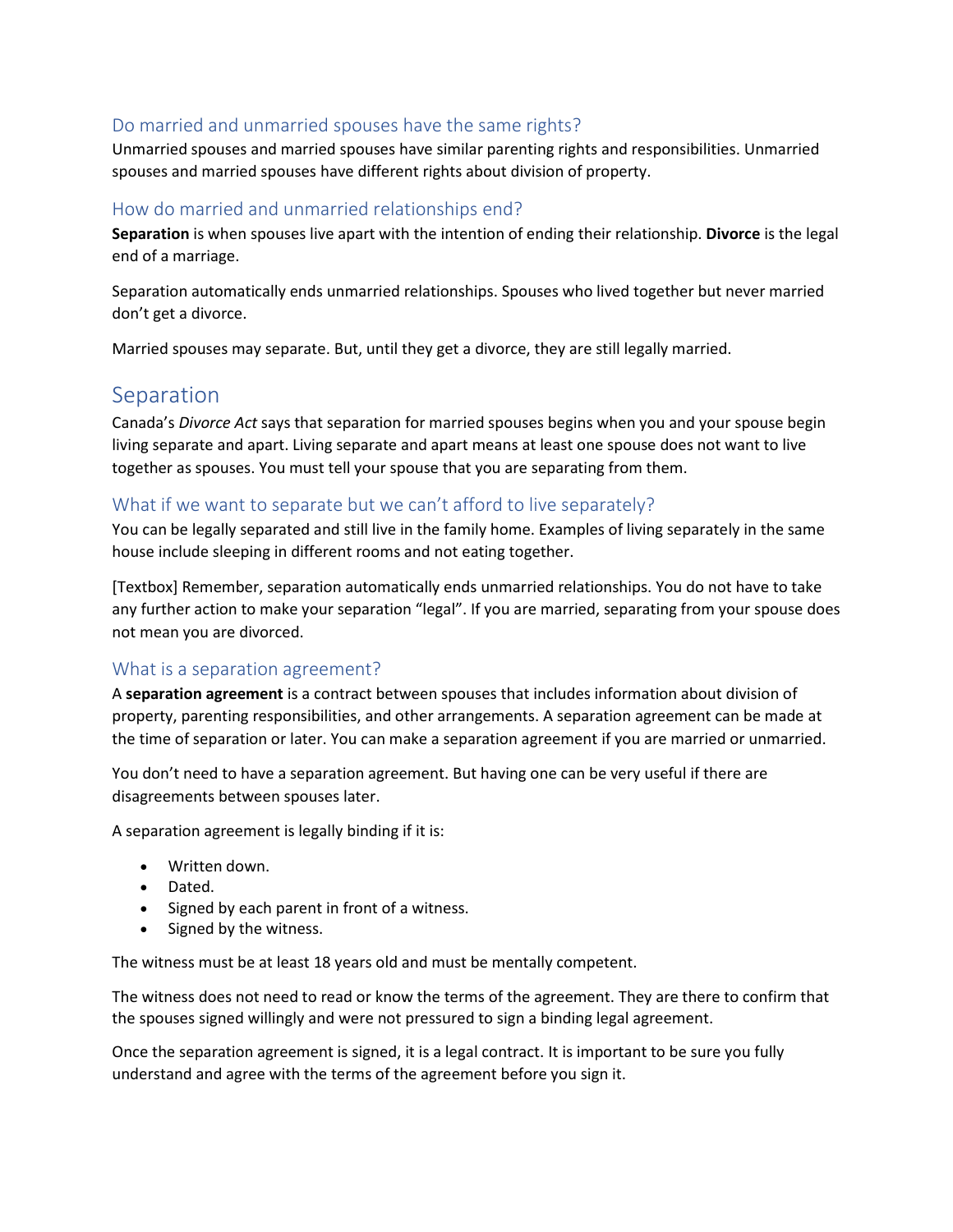### Do I need a lawyer to make a separation agreement?

No, you don't need a lawyer to make a separation agreement. But it is always a good idea to get advice from a lawyer before signing a legal document. If possible, it is best to have your agreement drafted by a lawyer and notarized. This ensures the agreement is correct and reflects the law.

If you do not have a lawyer, the Lawyer Referral Service may be helpful. The Lawyer Referral Service is administered by Community Legal Information. You may access up to 45 minutes of consultation with a lawyer for \$25 + tax. **Call 902-892-0853 or toll-free 1-800-240-9798**.

#### Do I need to file the separation agreement with the court?

No, you don't need to file your separation agreement with the court. A separation agreement is a private contract between spouses. But the agreement may be used in court proceedings later if disputes arise. It is important to keep more than one copy of the agreement in safe places.

## What Do I Include in a Separation Agreement?

This list includes ideas of what to include in your separation agreement. You may not need to include everything on this list. You may need to add items depending on your situation.

#### Children

- Decision-making responsibility
- Parenting time (include plans for regular days and holidays)
- Contact with important people in the child's life who are not parents
- Other arrangements telephone, correspondence etc.
- Supervision, if necessary (who plans, who pays, what are the conditions)
- Guardianship (if required)
- What happens if someone moves outside the province
- Name changes for the children
- Who gets family allowance benefits and child tax credits
- Travel and passports

### Child Support

- Amount
- Duration
- Material change in circumstances
- Income of support payor for variation purposes
- Retroactive child support payments
- Non-financial forms of support
- Planning for future costs (for example, University costs)
- Special agreements (for example, orthodontist fees, medical expenses, children's insurance for parents' automobiles, life insurance etc.)

#### Spousal Support

- Amount and duration
- When to increase support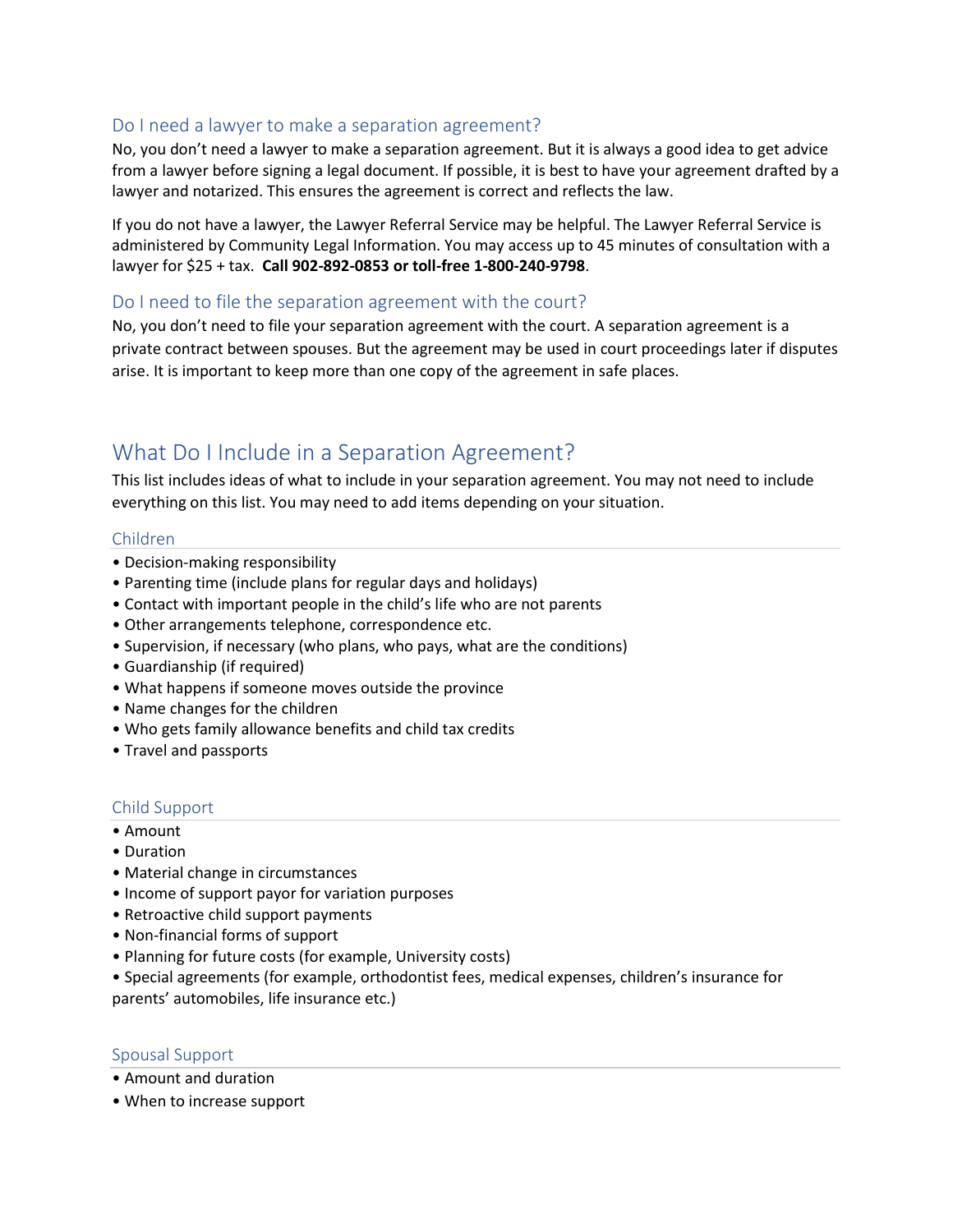- Definition of a "fundamental change in circumstances"
- Taxes
- Retroactive spousal support payments
- Non-financial forms of support
- Planning for future costs
- Special agreements

#### Division of Assets

### **The matrimonial home**

a) Exclusive possession by one party

- Who pays for what
- When to be sold
- Buyout provision
- Occupation rent
- Date of valuation
- What if destroyed
- Conditions limiting occupation by one spouse (for example, if one spouse cohabits with another person)

#### b) Sale of home

- How proceeds are divided
- Credits to either party
- Reduction of list price by advance agreement

#### **Other assets**

- Canada Pension Plan credits
- Other pension plans
- Life insurance
- Tax refunds
- Leasehold interests
- R.R.S.P.'s
- Stocks and bonds
- Pets or animals
- Other investments (for example, G.I.C.'s.)
- Tools and employment equipment
- Furniture and appliances
- Vehicles
- Other land (for example, farmland, investment properties, cottages, condos)
- Business assets of either party
- Profit sharing plans
- Bank accounts (joint and/or individual)
- Inherited assets and gifts
- Receivables
- Investment valuables (for example, jewelry or art)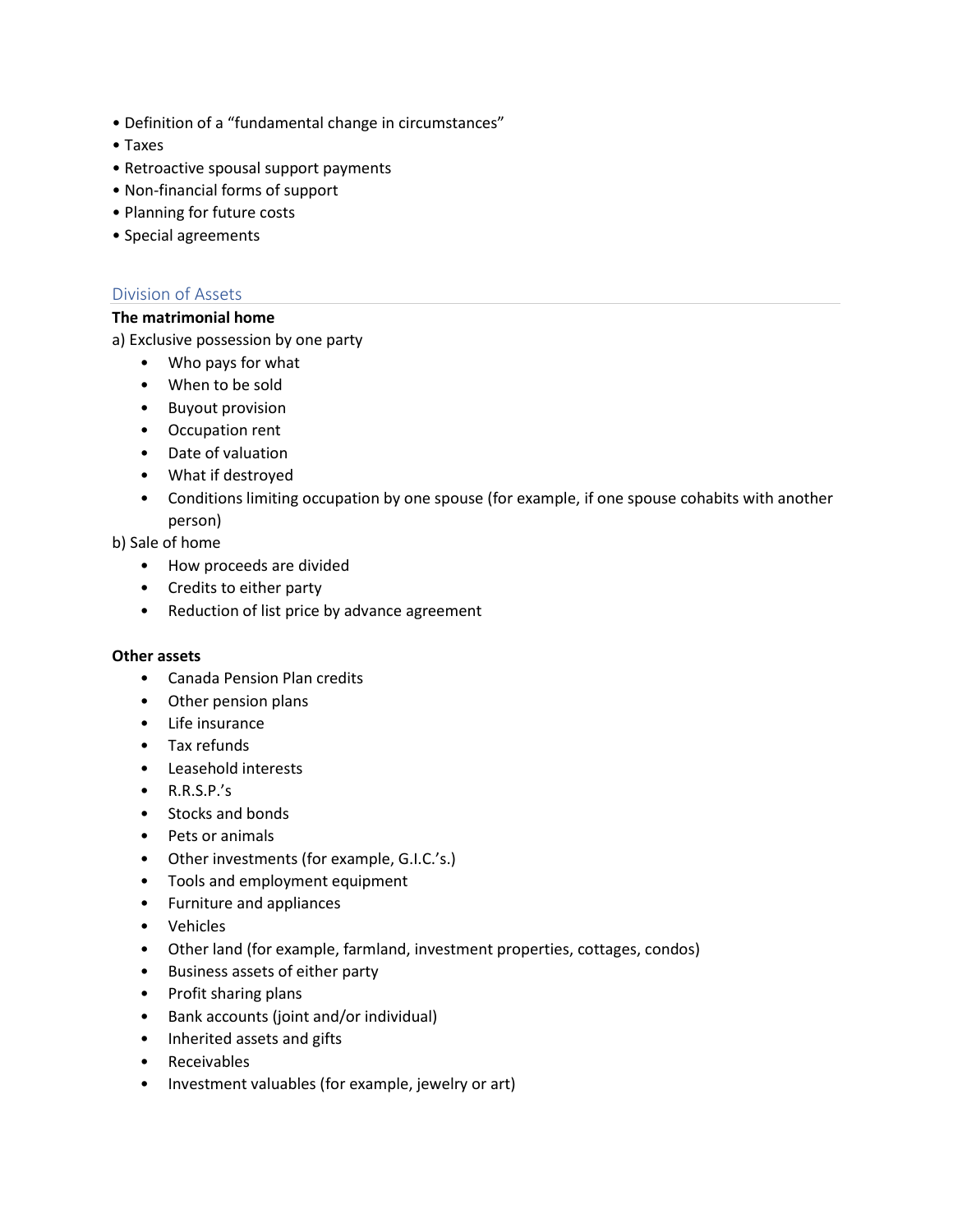Assignment of debts and obligations to pay. This includes not only who takes care of existing debts but also how you and your spouse renegotiate existing joint loans or debts.

#### **Miscellaneous**

- If separation agreement binds estates
- If either spouse will maintain medical insurance for the other spouse and child(ren)
- If life insurance will be maintained and who will be the beneficiary
- Who will pay for the separation agreement (note: both can't pay one lawyer)
- If divorce will be applied for, and who will do it
- Use of mediation for conflicts or to negotiate changes
- Rules for involvement in each other's lives

*This list is based on a template originally developed by Macnutt & Dumont for the Bar Admissions Course. It is reproduced with their permission.*

## **Divorce**

The rules for divorce in Canada are in the *Divorce Act*. Only a Divorce Judgment from a judge can officially end a marriage.

### Can I get divorced if my spouse does not agree?

Yes. Even if your spouse does not agree to the divorce, you can ask the judge to grant you a divorce. Your spouse can't force you to stay in the marriage.

### Can I get divorced without my spouse knowing?

No, you can't get divorced without your spouse knowing. Your spouse must have the chance to see the divorce paperwork you file and reply.

### Can I start a new relationship before my divorce?

It is illegal in Canada to get married to another person if you have not legally ended the previous marriage. However, you may enter an unmarried relationship while still married.

## If I was married in another country, does PEI recognize it?

Usually, yes. If your marriage was valid in the province, territory, or country where it was performed, PEI will recognize it as well. But there are some cases where PEI won't recognize your marriage. For example, if you are under the age of 16 and get married in a country where that is legal, your marriage will not be recognized in PEI.

## I was married in another country/ province. Can I get divorced in PEI?

Yes, you can get divorced in PEI if:

- Your marriage is valid in PEI, and
- You or your spouse has lived in PEI for at least 365 days (one year).

If you were married in another country, that country may not recognize your divorce.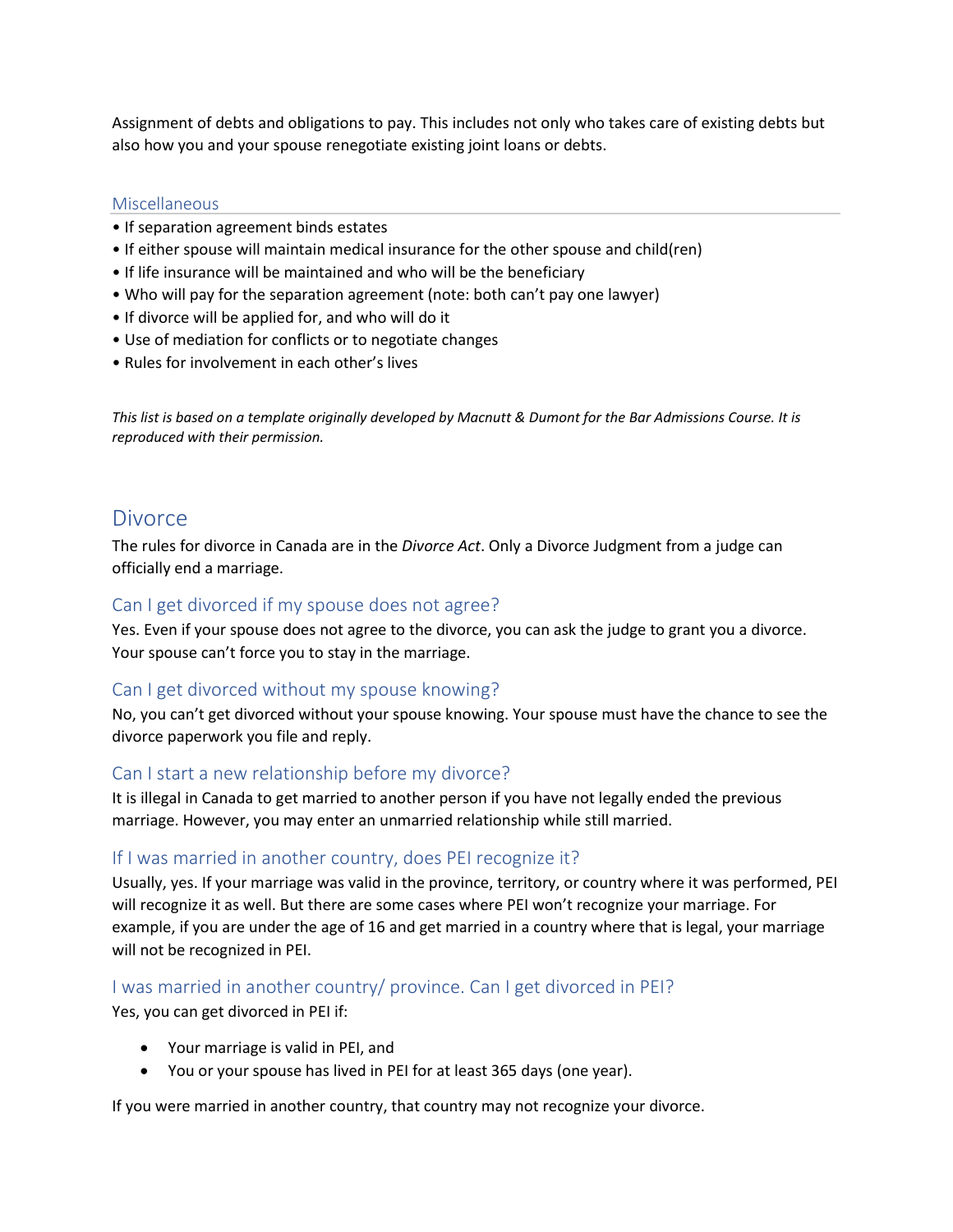## Can I get divorced in PEI if I am not a Canadian citizen?

Yes. You don't need to be a Canadian citizen to get divorced in Prince Edward Island.

## I got divorced in another country or province. Is my divorce valid in PEI?

Yes. Your divorce is valid if you or your spouse lived in that country or province for at least one year before you started divorce proceedings.

## What are the reasons I can get divorced?

You can choose to get a divorce because your marriage has broken down for one of three reasons:

- **A one-year separation.** You can start the process of filing for divorce before the one year is up, but you can't complete your divorce until you have been separated for at least one year. The one-year period of separation must be uninterrupted and continuous up to the time that the Divorce Judgment is granted. However, the *Divorce Act* does allow for efforts at getting back together, provided that the time you live together is 90 days or less during that one year. This is called a "trial cohabitation" and does not interrupt the one-year period of separation.
- **Adultery committed by the other spouse.** You will have to provide proof of your spouse's adultery in Court. You can't get a divorce because of your own adultery.
- **Mental or physical cruelty committed by the other spouse.** Cruelty may be physical or mental, but it must be of such a kind as to make it intolerable to remain together. You will have to provide proof in Court.

In Canada, most people get divorced after they have been separated for one year.

### Do I need to prove that the one-year separation is not my fault?

No. You do not have to show who is at fault. There is no advantage to showing fault.

## What is the difference between a contested and uncontested divorce?

An **uncontested divorce** is a divorce where you and your ex-partner agree on all the terms of the divorce. An uncontested divorce is filed at the Courthouse and reviewed by a Judge, but no Court hearing is necessary. An uncontested divorce can take between three and six months to complete. You may not need to hire lawyers for an uncontested divorce, although legal advice is always recommended before signing legal documents.

A **contested divorce** is a divorce where you and your ex-partner can't agree on the terms of the divorce**.**  For example, you may disagree about parenting or about who will live in the family home. A contested divorce often takes much longer than an uncontested divorce. You may have to go to Court. If the divorce goes to a Court hearing, a Judge will decide on the matters.

### Do I need to talk to a lawyer about my separation or divorce?

It is always a good idea to speak with a lawyer when divorcing or separating. This is especially true if you and your spouse can't agree on the terms of the divorce.

If you do not have a lawyer, the Lawyer Referral Service may be helpful. The Lawyer Referral Service is administered by Community Legal Information. You may access up to 45 minutes of consultation with a lawyer for \$25 + tax. **Call 902-892-0853 or toll-free 1-800-240-9798**.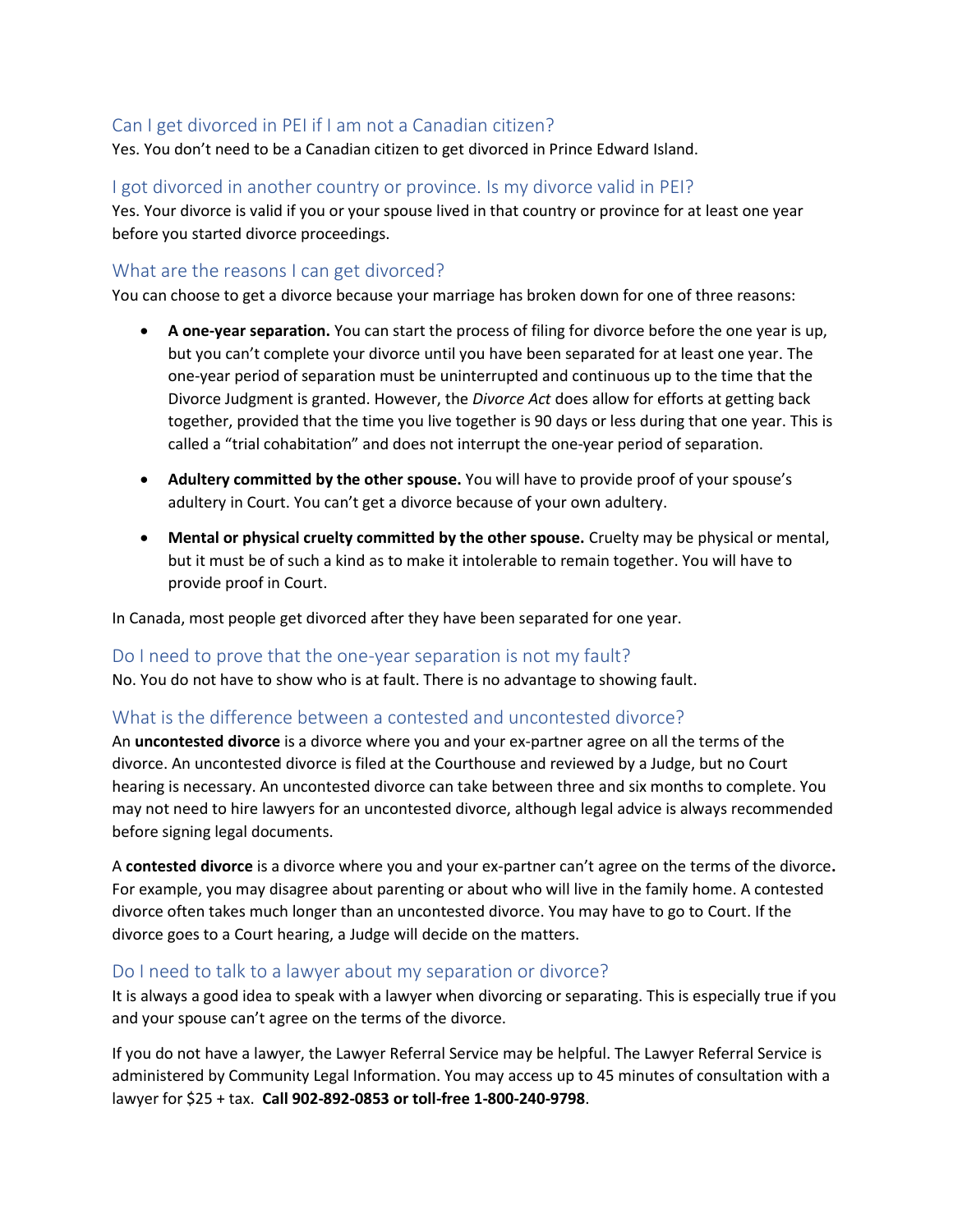## What is a Certificate of Divorce?

Once your divorce is complete, the court will issue a Certificate of Divorce. The certificate is important. If you choose to remarry, Vital Statistics requires a Certificate of Divorce to prove that you are divorced before they will issue a new marriage licence. If you lose your certificate, ask the court if you can get a replacement. There is a fee.

## Annulments

## What is a legal annulment?

A **legal annulment** is the legal declaration that a marriage is void and has been since the beginning. If you get a legal annulment, you do not need to get a divorce. Legal annulments are only granted in rare circumstances. There are very specific reasons for which you can apply for a legal annulment. You can apply for a legal annulment if:

- **Non-consummation of the marriage**: One spouse is unable or unwilling to have sex within the marriage and the other spouse did not know that before marriage.
- **Family relation**: The spouses are too closely related to each other by blood or adoption.
- **Underage marriage**: A spouse was too young to get married. You must be 18 years old to get married in Canada. In some circumstances, you can get married at 16 or 17 years old.
- **Duress**: A spouse entered the marriage because they were threatened, coerced, or were otherwise fearful for their safety.
- **Mental capacity**: A spouse lacked the mental competency required to enter a legal contract.
- **Pre-existing marriage**: A spouse is already married to another person.
- **No consent**: If one or both spouses were unable to provide consent at the time of marriage.

There may be other reasons for a legal annulment. Talk to a lawyer if you believe you qualify for a legal annulment and want to get one.

## What is a religious annulment?

A **religious annulment** means your marriage is revoked by your place of worship only. This type of annulment is not recognized legally. If you get a religious annulment without a divorce or legal annulment, you are still legally married.

# Division of Property

## What are the division of property rules for married spouses?

The value of any assets acquired during your marriage (and that you still own) is divided equally between spouses. Debts are also divided equally. If a 50/50 division does not work for your family, spouses can agree to an unequal division of property. A judge may order an unequal division of property in some situations.

If you and your spouse want to divide your assets unequally, talk to a lawyer before an agreement is made. If your family property is in another country, it is important to get legal advice on how Canadian law applies.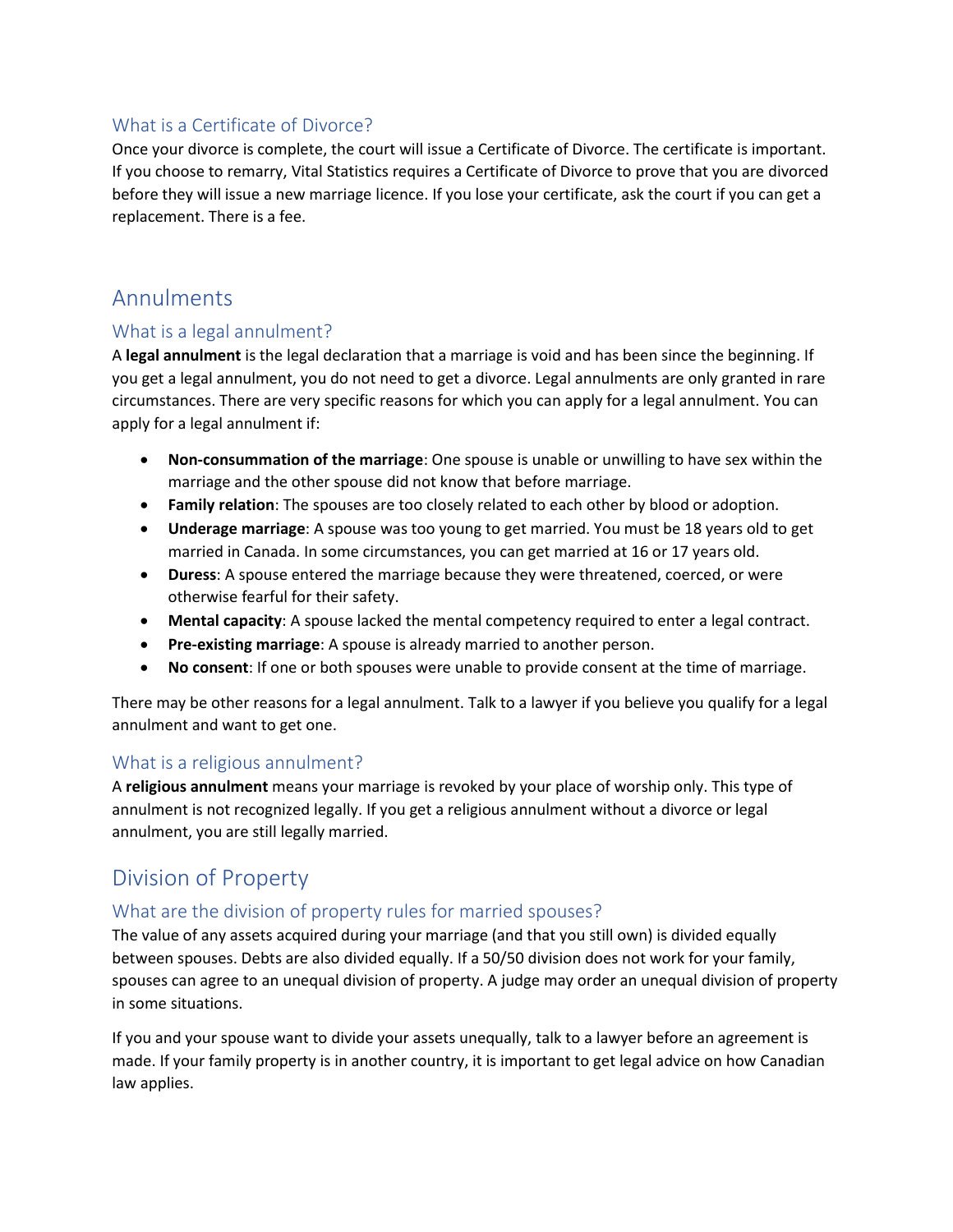## What are the division of property rules for unmarried spouses?

The equal division of property rule does not apply to unmarried spouses. When unmarried spouses separate, the person whose name is on the deed or proof of purchase of the asset may be the only one entitled to it. Unmarried spouses are not responsible for each other's debts unless they co-signed for the debt or the debt is in both names. You and your spouse can agree to divide property and debts, or one of you can make a claim in court for division of property and debts.

If you have put time and/or money towards an asset owned by your spouse, you may wish to speak to a lawyer about making a claim in Court for a share of the value of the asset. Unmarried spouses can sometimes divide pensions from employers or governments. Speak to the pension provider for details.

## Can I force my ex to leave the family home?

If you are married, both spouses have an equal right to live in the family home and neither one of you can force the other to leave. The exception is if there is a Court order. Read our publication*, Court Orders for Your Protection* for more information.

What about cultural practices for dividing property?

There are many cultural practices about spouses' rights to property both during and after the marriage. Some of these practices are legal in Canada, while others are not. A lawyer can provide you with advice relevant to your situation.

# Spousal Support

## What is spousal support?

**Spousal support** is money paid by one spouse to the other spouse to help with ongoing expenses after the relationship ends. Spousal support is not automatic. A spouse asking for support must prove they are entitled to it. An ex-spouse or partner is usually expected to work and earn money if they can.

## What is the time limit for a spousal support application?

You must file for spousal support within two years of separation. This is true if you were married or unmarried.

### Can I apply for spousal support if I was not married to my spouse?

Yes. An unmarried spouse can ask for support if:

- The spouses lived together for 3 years or
- Have had a child together.

### Can I apply for spousal support if I started the separation or divorce?

Yes. Spousal support is not connected to fault. You can still apply for spousal support if you:

- Had an affair, or
- Separated from your spouse, or
- Started the divorce process.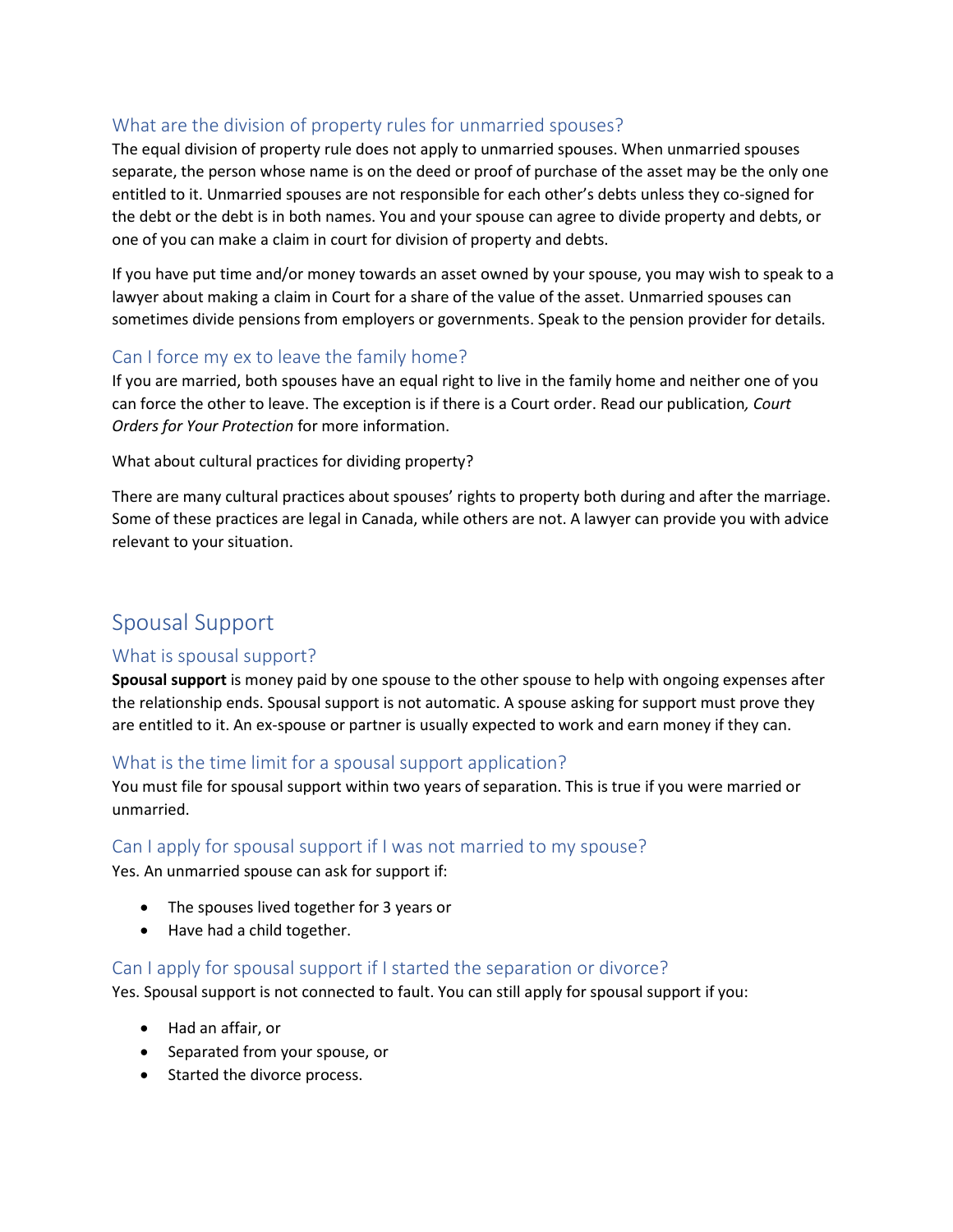## How do judges decide if there should be spousal support?

Judges consider many factors to decide if there should be any spousal support, how much should be paid, and how long it will last. The judge may base their decision on Justice Canada's *Spousal Support Advisory Guidelines*, but not necessarily.

# Parenting Time and Decision-Making Responsibility

Parents have the same responsibilities to their children. Parenting responsibilities don't depend on factors like:

- Gender, or
- Age, or
- Marital status (meaning if you are married or not).

Children have the same rights if their parents are married or unmarried.

Usually, both parents have parenting time and decision-making responsibility. When parents separate, they must decide on what their parenting roles will be. The law in Canada prioritizes the best interests of the child in parenting. If it benefits the child, both parents should spend time with the child.

## What is parenting time?

**Parenting time** is the time a child spends in the care of a parent or someone who acts as a parent. Each person with parenting time may make day-to-day decisions about a child when the child is in their care, unless a court orders differently. This means that small decisions about daily activities are made by the parent who has parenting time with the child on that day.

## What is decision-making responsibility?

**Decision-making responsibility** is the responsibility to make significant decisions for a child's well-being. This includes, but is not limited to, the child's:

- Health,
- Education,
- Culture,
- Language and spirituality, and
- Significant extra-curricular activities.

Parents may have similar or different decision-making responsibilities. For example, you may be responsible for most decision-making, while both parents may be responsible for medical decisions. Or, you and the other parent may share all decision-making responsibility equally.

### How do we resolve parenting disagreements?

You and the other parent may:

- Come to an agreement themselves.
- Get help from a mediator or a lawyer.
- Go to court and ask a judge to decide (only if it isn't possible to reach an agreement outside of court)

As a parent, you must:

1. Act in the best interests of the child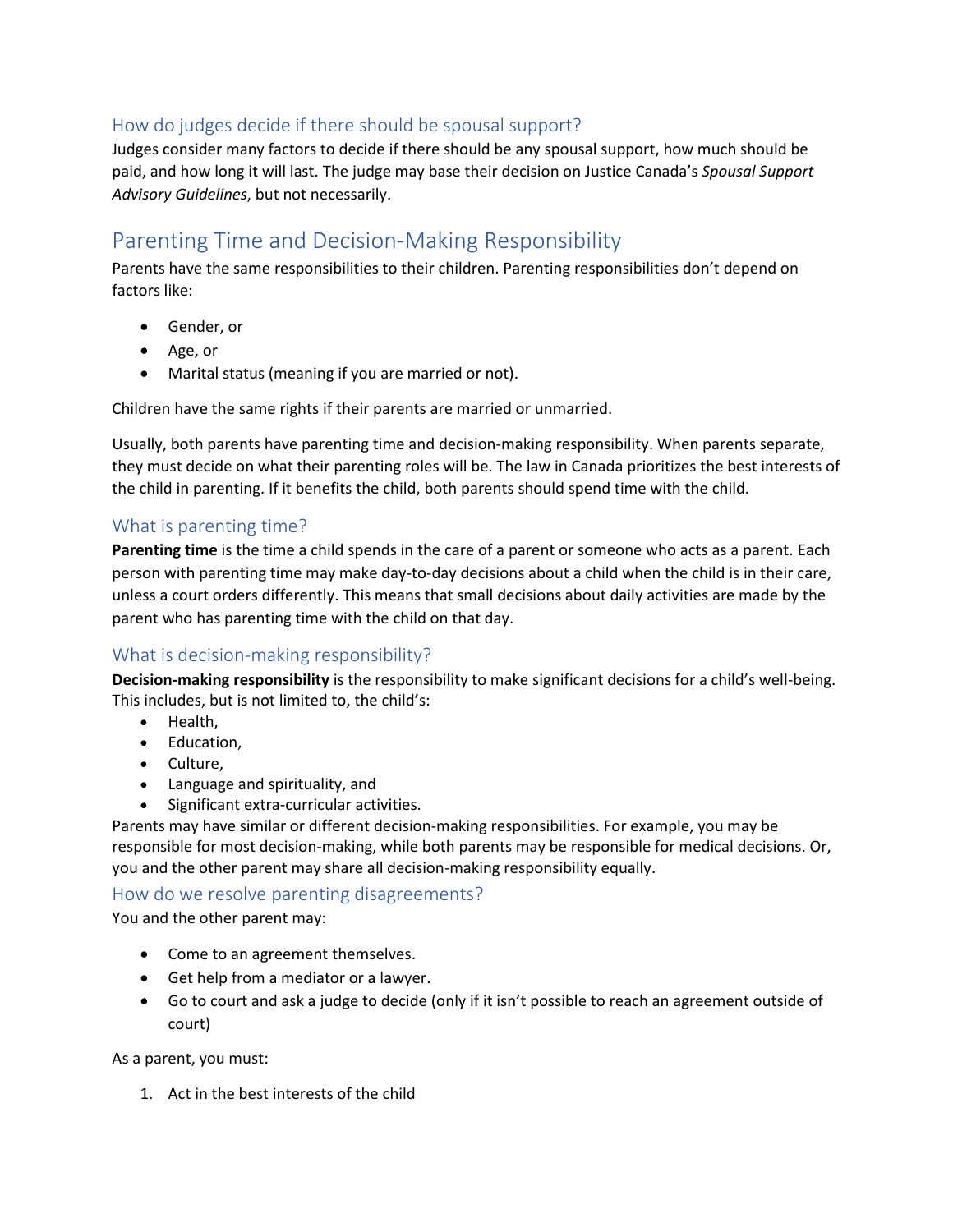- 2. Protect the child from conflict
- 3. If it is appropriate, try to resolve matters through dispute resolution
- 4. Provide complete, accurate and up-to-date information as required
- 5. Obey court orders

Going to court is the last resort for resolving disagreements. The law says you must try to resolve a disagreement outside of court first.

**Free Child-Focused Family Mediation**: This service is offered for free by the Family Law Centre, with the Department of Justice and Public Safety. Child-Focused Family Mediation helps parents make an agreement about parenting. Call 902-368-6928.

If you go to court, a judge can make a parenting order that sets rules for a family's parenting. The judge only considers the best interests of the child when making a parenting order. A judge's decision is not affected by the age, gender, or incomes of the parents.

# Child Support

### What is child support?

**Child support** is the financial duty a parent has to their children.

A parent must pay toward the cost of raising their children as much as they can. A parent can't ignore or negotiate away child support. This is true if a child's parents were married, lived together, or never lived together.

A person who acts as a parent to a child, such as a relative or stepparent, may be able to receive or be required to pay child support.

### Are parenting responsibilities and child support connected?

Child support and parenting responsibilities are settled separately. For example:

- A parent may be required to pay child support and have no parenting time or decision-making responsibility.
- A parent can't be denied parenting time because they are not paying child support.

Parenting and child support can be decided separately, or at the same time as other issues.

### How long do I have to pay child support?

You must pay child support until the child turns 18 (the age of majority). You may also have to pay child support if the child is over 18 and has a disability, or illness, or attends post-secondary education fulltime.

### What are the Child Support Guidelines?

Across Canada, parents can use the Child Support Guidelines ("Guidelines") to calculate how much support each parent must pay (http://www.justice.gc.ca/eng/fl-df/child-enfant/cst-orpe.html).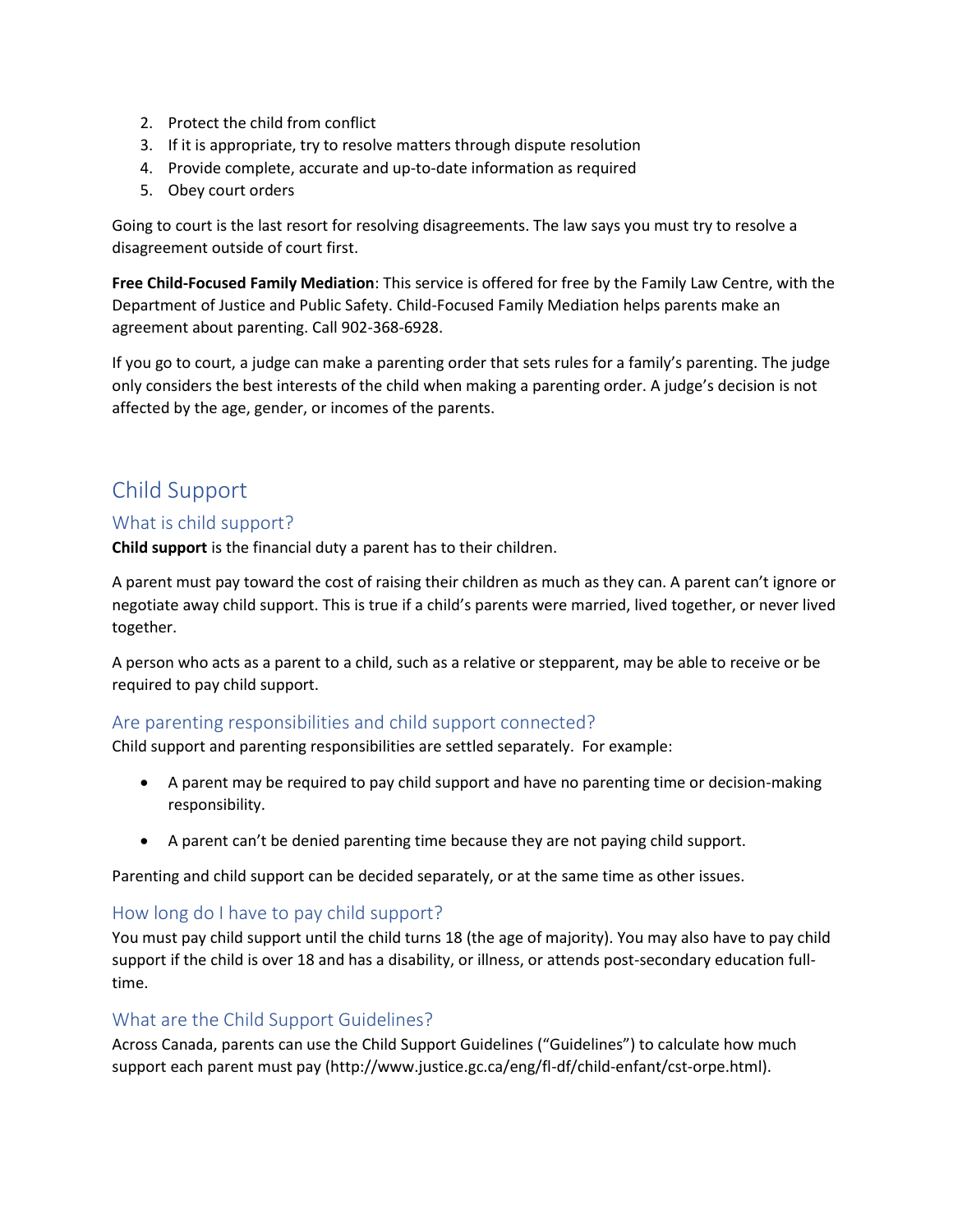The Guidelines set out the basic monthly amount of child support payable. In addition to the monthly amount of child support, a parent can also ask for more money from the other parent for the child's "special expenses". For example, medical, education, extracurricular activities, and day care expenses may be considered "special expenses".

## Where can I get more information about child support?

For more information about child support, see our publication *Parenting and the Law*. *Parenting and the Law* includes information about the process of setting up child support, changing child support, and more.

**Child Support Guidelines Officers** can give you information on the child support tables, court forms, and the court process if you do not have a lawyer to help you. These services are free of charge. Call 902- 368-6220 to speak with a Child Support Guidelines Officer.

## Family Violence

## What is Family Violence?

**Family violence** is any violence by one family member against another family member. There are legal options to protect yourself from family violence.

Family violence can include:

- Hitting, punching, scratching, biting.
- Threating injury or property damage.
- Forcing someone to stay in a room.
- Sexual activity without consent.
- Emotional abuse.
- Depriving food, clothing, medical attention, shelter, transportation, or other necessities of life.

Anyone can be a victim of family violence.

## What do I do if a family member is violent?

If you are feeling threatened and unsafe in your home, there is help for you.

[TEXTBOX] If you or the children are in immediate danger, call 911.

If you or the children are in immediate danger, call 911. The police will come to your house. They will talk to your family. They may lay charges of assault against the person who hurt you. If the assault is serious, the police may arrest the person who hurt you. The police may apply for an Emergency Protection Order (EPO) for you. If you do not speak English, the police will arrange translation services.

For more information about family violence, read the publication *Family Violence and the Law*.

## Victim Services

Victim Services is a free and confidential program that supports you during the criminal justice process. Victim Services can support you at any point, even if charges have not been laid or you don't want to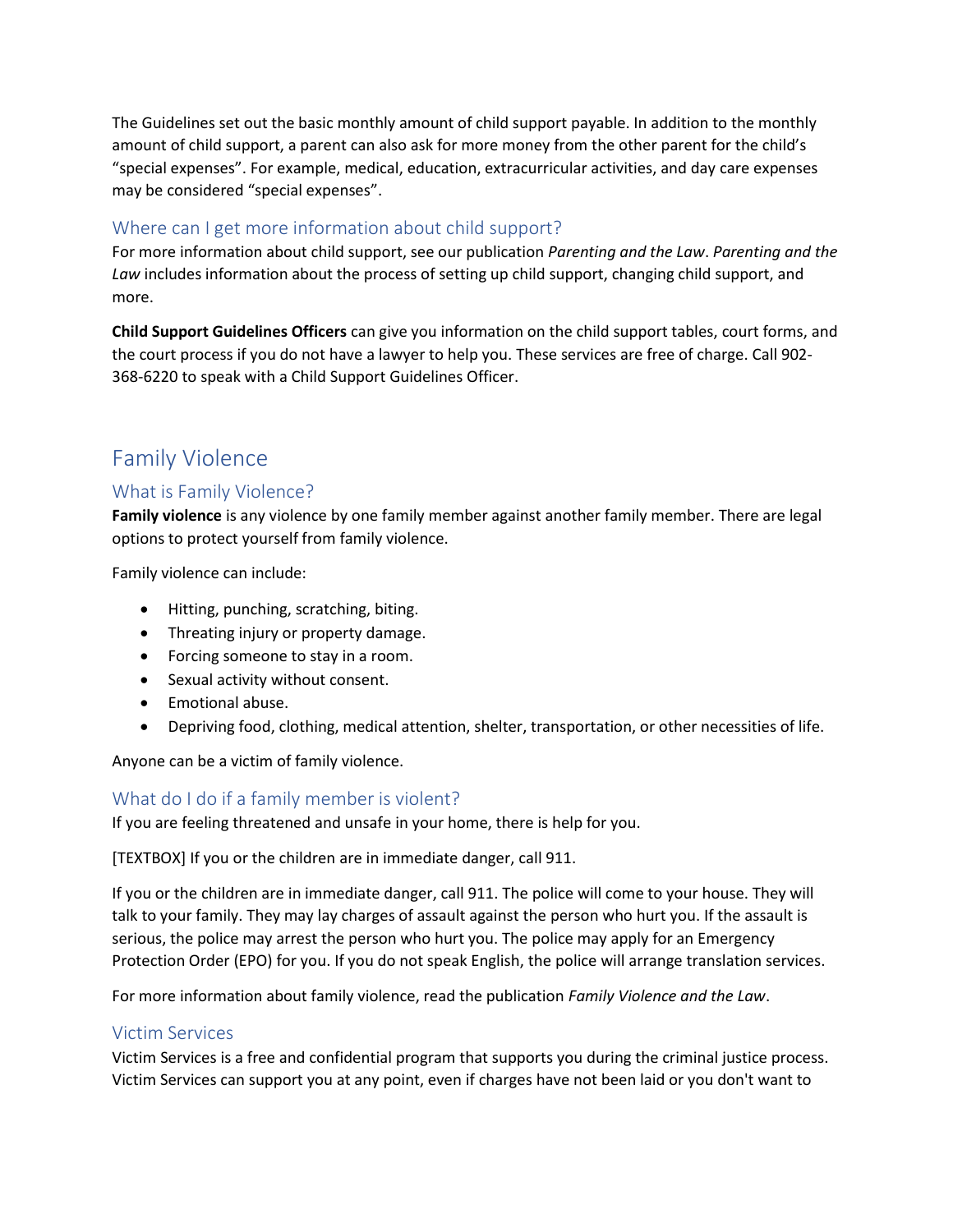report to police. Victim Services can act as a liaison between you and other members of the criminal justice system, including the police and the Crown Attorney.

Victim Services provides:

- General information about the criminal justice system.
- Information about your case.
- Safety planning.
- Court preparation and court accompaniment.
- Help writing your victim impact statement.
- Referrals to other services.
- Emotional support and short-term counseling throughout the process.

#### **Victim Services does not provide legal advice.**

#### **Victim Services Charlottetown office**

902-368-4582[, victimservicescharlottetown@gov.pe.ca](mailto:victimservicescharlottetown@gov.pe.ca)

#### **Victim Services Summerside office**

902-888-8218[, victimservicessummerside@gov.pe.ca](mailto:victimservicessummerside@gov.pe.ca)

### Family Violence Prevention Services (FVPS)

You may wish to contact Anderson House Emergency Shelter or an outreach worker with Family Violence Prevention Services (FVPS). Anderson House can be reached 24 hours a day toll free at 1-800- 240-9894 or in Charlottetown at 902-892-0960. Although men cannot stay in the shelter, FVPS staff can provide outreach services, referrals and other assistance.

Family Violence Prevention Services' Outreach workers can be reached Monday to Friday during business hours at:

West Prince 902-859-8849

East Prince 902-436-0517

Eastern PEI 902-838-4600, ext. 23

Queens 902-566-1480 ext. 224

#### What if I am an immigrant, and my sponsor is violent?

Everyone in Canada, no matter what their immigration status is, has the right to be protected by Canadian laws. This includes laws against violence towards anyone.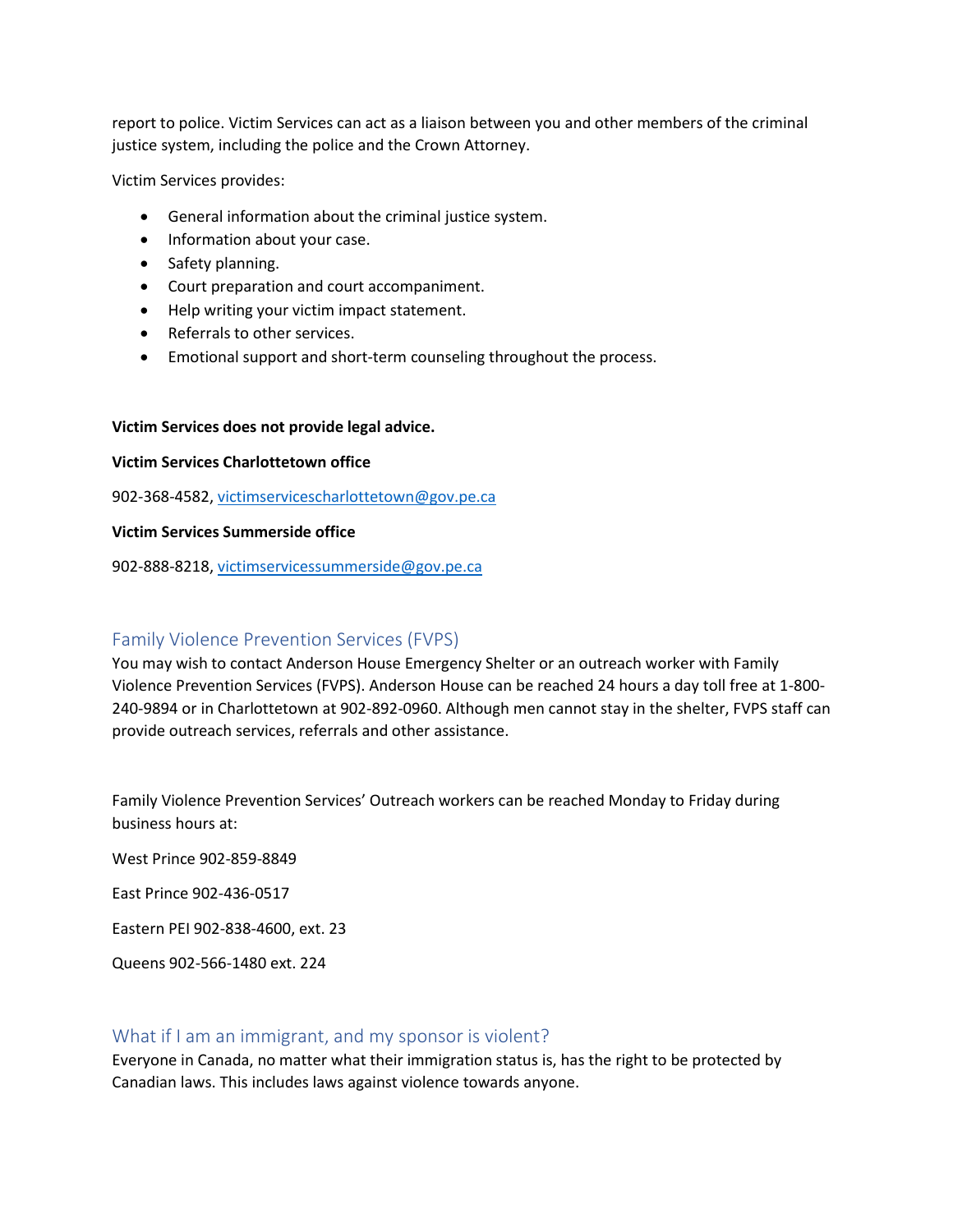You will not be deported just because you leave an abusive relationship. But you may need to take further steps to keep your immigration status up to date. If you are not sure how the separation will affect your status in Canada, consult an immigration lawyer.

If you're afraid and you think you, your children, and/or others are in immediate danger, call the police right away by calling 911.

# Children and International Travel

It is against the law to remove a child from Canada if they usually live here and this removal means that one parent cannot have parenting time. Canada has signed an international agreement with many other countries that arranges to quickly return children to the other parent.

You will likely have to show you are allowed to take your children out of Canada if:

- You're travelling without the child's other parent, or
- You're their only parent.

## What documents do I need to leave Canada with my children?

If you share parenting of your children with someone else, bring:

• A letter from the other parent(s) that says they give you permission to take the children out of Canada. You can use the Canadian government's recommended consent letter for children travelling abroad [\(link\)](https://travel.gc.ca/travelling/children/consent-letter).

If your children don't have another parent, bring legal documents that prove you don't need permission to travel with them on your own. For example:

- A death certificate (if the other parent is dead).
- A court order that shows you can travel with your child without asking anyone first.
- An agreement with the child's other parent(s) that says you can travel with the child without asking anyone first.

The country you are travelling to may have other requirements. Before you travel to another country, ask their embassy or consulate:

- What documents you need, and
- If your documents need to be notarized. Having a document notarized means a lawyer of notary public watches you sign the letter and then signs it as a witness to your signature.

## What if I am worried my child will be taken out of Canada without my permission?

If your children are Canadian citizens, you can tell Passport Canada you do not consent to your child being issued a passport. Ask Passport Canada to put your child's name on the Passport Control List.

For more information about preventing parental abduction: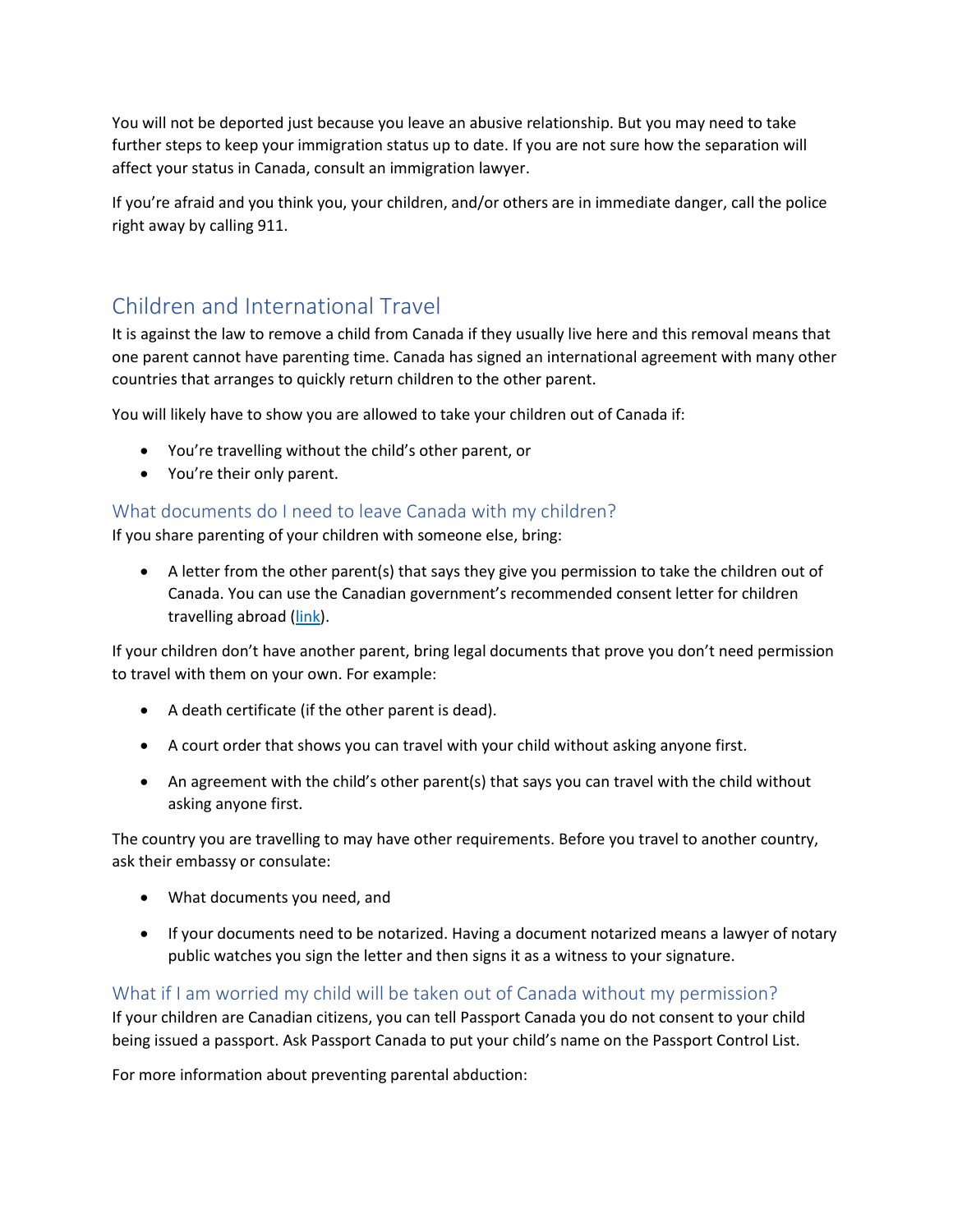- Call Passport Canada toll-free at 1-800-567-6868. If you have a hearing impairment, call TTY services at 1-866-255-7655
- Read *International Child Abduction: A Guide for Left-Behind Parents* at www.travel.gc.ca
- Call the Vulnerable Children's Consular Unit, Global Affairs, toll-free in Canada 1-800-387-3124

If your children are not Canadian citizens, you may wish to contact:

- Canadian Border Services (1-800-461-9999),
- The embassy of your country, and
- The agency that issued your children's passports.

## Immigration Status

### Can my sponsor make me leave Canada?

If you are a permanent resident, your spouse, partner or sponsor can't make you leave Canada if you have permanent resident status. Only Canadian immigration officials can order a person to leave the country. This can only happen after an immigration hearing takes place. You won't be ordered to leave the country just because your sponsor wants you to leave.

Immigration, Refugees and Citizenship Canada (IRCC) will not make you leave Canada simply because your relationship ended.

### What if my spouse is my sponsor and we separate or divorce?

If your spouse is your sponsor, you still have the right to end your relationship.

If you're a permanent resident, immigration officials won't ask you to leave Canada if you separate from your spouse (unless they believe the marriage wasn't genuine).

Your sponsor was required to sign a sponsorship undertaking. This means that your sponsor must continue to support you for three years. Separation or divorce does not change this commitment.

## What if I am not a permanent resident and I leave my spouse?

Consult with an immigration lawyer about how a change in your marital status may affect your right to stay in Canada.

### What if my sponsorship breaks down?

If you are a permanent resident, Immigration, Refugees and Citizenship Canada won't take any action against you (or your children) if your sponsorship breaks down. You will not be deported. Consult with an immigration lawyer for legal advice.

### Can I go to family court if I am not a Canadian citizen?

Yes. Immigrants have similar rights to anyone else to use Canadian courts to deal with their family law issues. A person married outside Canada can go to court in Canada to resolve family law matters.

You can still apply for spousal support if you separated before your immigration to Canada is complete.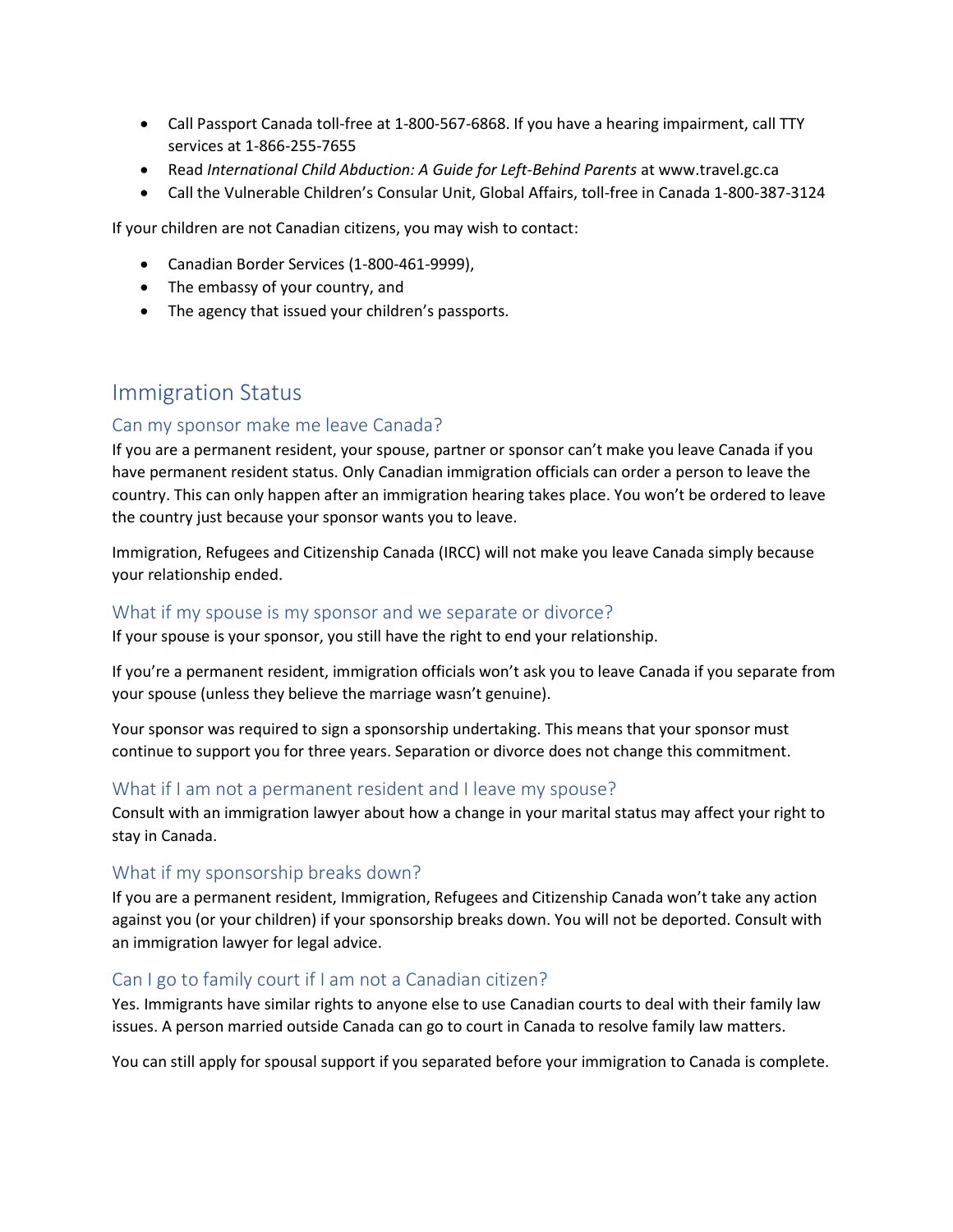For more information for newcomers to Canada, visit the Immigration, Refugees and Citizenship Canada website at: www.cic.gc.ca.

## Helpful Services

**Community Legal Information**: We provide legal information, referrals, publications on legal topics in English and French, public speakers, and presentations on legal topics. This is a free, confidential service. We also host the Lawyer Referral Service, which provides a short consultation with a lawyer for a modest fee.

1-800-240-9798 or 902-892-0853

info@legalinfopei.ca

**Family Legal Aid**: This program provides low-income applicants with free legal representation for some family law issues. There are criteria that you must meet to be accepted.

Charlottetown 902-368-6540

Summerside 902-888-8066

**Recalculation Officer**: If you have a child support order or agreement, you can register your order or agreement with the Recalculation Officer to get your child support recalculated annually.

902-368-4109

**Child Support Guidelines Officer**: This free service will give you information on the amount of child support your child is entitled to under the Child Support Guidelines. The Officer will help you make an application to the Court for child support or for a variation of child support. This office also has forms for cases proceeding under the *Interjurisdictional Support Orders Act.*, If the other parent lives in another province or country, you may be able to complete your application on PEI and have it forwarded to the other location.

902-368-6220

**Maintenance Enforcement Program**: 902-894-0383 or 902-368-6010. This office collects and distributes child and spousal support and takes steps to enforce support orders and agreements when they are not paid. You must register your order or agreement with this service to use it.

**Positive Parenting from Two Homes**: Free education sessions are offered in various Island communities for parents separating or divorcing or parenting from two homes. Sessions help parents deal with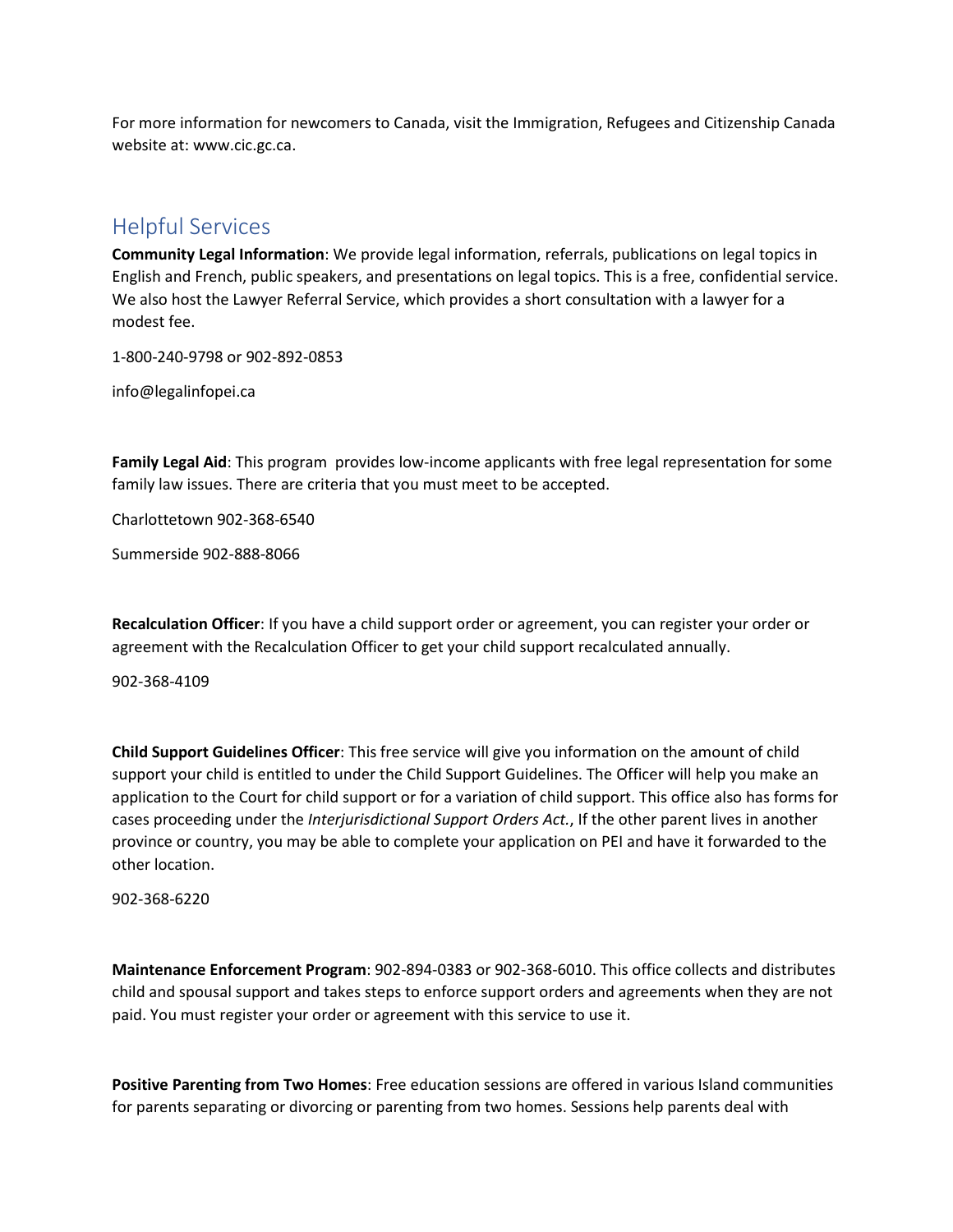concerns about children getting caught in the middle of parental conflict. If both parents participate, they attend separate sessions. There is a program for children in some age groups to help them with their parents' separation or divorce.

1-877-203-8828 or 902-368-4333.

**Triple P Parenting**: Triple P is a parenting program that provides ideas and healthy approaches when parenting children and teens. Clients choose the strategies that will work best for their families. www.triplep-parenting.ca/pei

**Community Mental Health**: Offers counselling for individuals and families who are having mental health difficulties.

Charlottetown 902-368-4430

Summerside 902-888-8180

Montague 902-838-0960

**Immigrants and Refugees Services Association (IRSA)**: Provides short-term settlement services, and long-term inclusion and community integration programs for new immigrants in the province of Prince Edward Island.

<https://www.irsapei.ca/>

902-628-6009

**Moncton Refugee Clinic**: Free English and French legal services to refugee claimants who do not have the financial means to hire a private lawyer. The Moncton Refugee Clinic will support people living in PEI.

<https://nbrc-crnb.ca/>

506-204-5781

[info@nbrc-crnb.ca](mailto:info@nbrc-crnb.ca)

**Halifax Refugee Clinic**: Free education, legal and settlement services to refugee claimants who are unable to afford a private lawyer. The Halifax Refugee Clinic will support people living in PEI.

<https://halifaxrefugeeclinic.org/>

902-422-6736